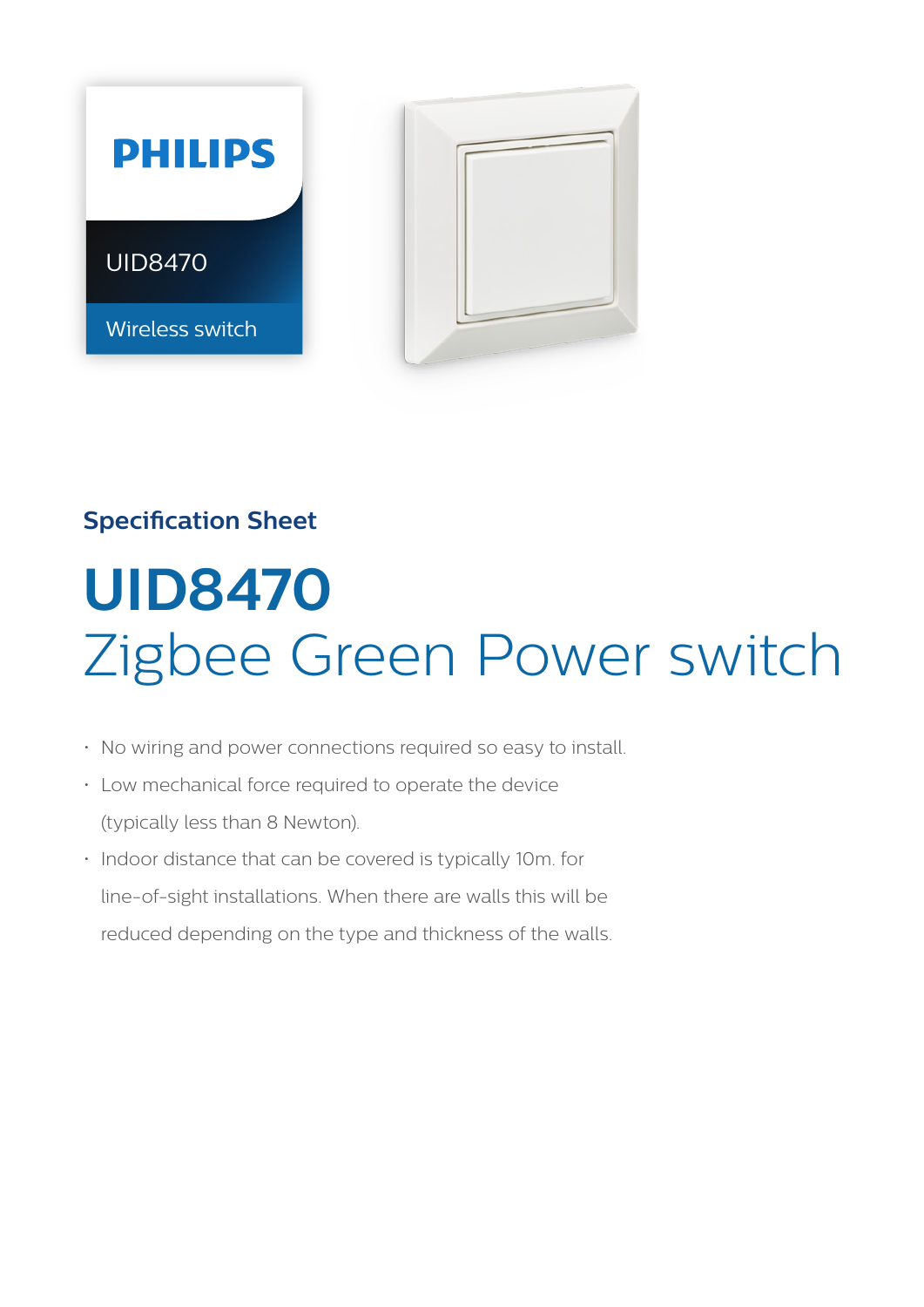# **UID8470**

- Provides switch and dim functionality.
- Wireless communication based on the ZigBee Pro standard (IEEE 802.15.4, WPAN). There is no need to connect to any electrical power supply as the device is battery powered.
- When a button is pressed, or released, a message is sent including a unique 32-bit identifier which prevents interferences with other devices.
- Briefly pressing the upper or lower part of the device either switches lights On or Off.
- A press and hold action engages the dim-up or dim-down function.
- The device is Interact ready and can be easily linked to a wireless standalone or connected lighting system.
- The devices are easy to install and use. Additional information can be found in the appropriate installation instructions.

#### **Dimensional drawing**

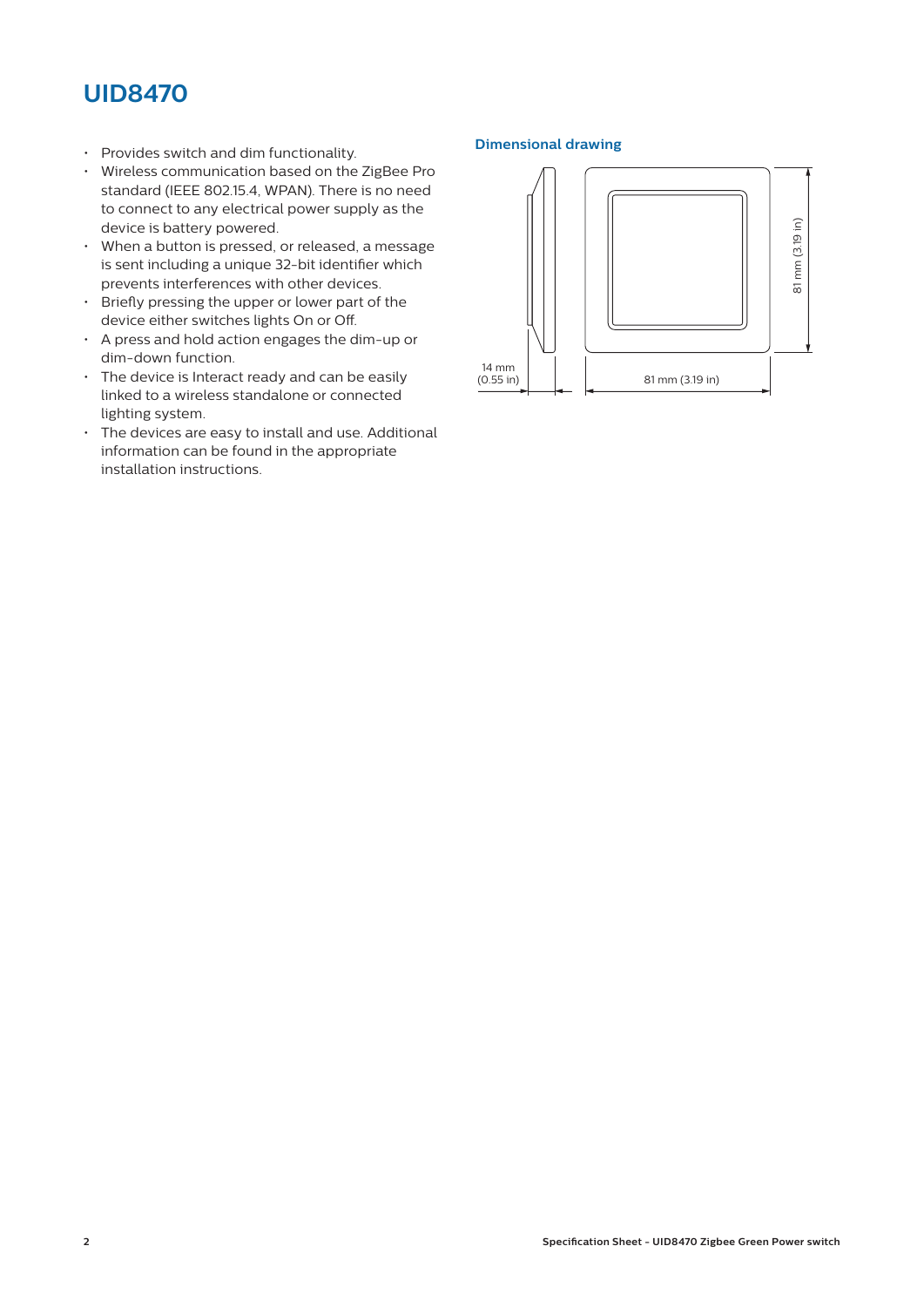# **Specifications**

#### **Communication**

| Wireless          | Zigbee PRO Green Power<br><b>IEEE 802.15.4 WPAN</b> |
|-------------------|-----------------------------------------------------|
| Data rate         | 250 kbps                                            |
| Carrier frequency | $24$ GHz                                            |

#### **Transmission distances (typical values)\***

| Indoor (plasterboard)      | 10 m (33 ft); max. 3 walls                        |
|----------------------------|---------------------------------------------------|
| Indoor reinforced concrete | $\frac{1}{2}$ 7 m (23 ft); max 1 wall/<br>ceiling |

## **Physical**

| Dimensions (H x W x D) | $81 \times 81 \times 14$ mm<br>$(3.19 \times 3.19 \times 0.55)$ in) |
|------------------------|---------------------------------------------------------------------|
| Weight                 | $0.098$ kg $(0.22$ lb)                                              |
| Housing                | Polycarbonate                                                       |
| Color                  | White (similar to RAL9000)                                          |
| <u>l</u> ifetime       | >50,000 actuations                                                  |

## **Environment**

| Temperature (operating)                                    | $-25$ to 65 °C (-13 to 149 °F) |
|------------------------------------------------------------|--------------------------------|
| Relative humidity (operating)   0% to 95% (non-condensing) |                                |
| Temperature<br>(storage and transport)                     | $-25$ to 65 °C (-13 to 149 °F) |
| Relative humidity<br>(storage and transport)               | 0% to 95% (non-condensing)     |

\* distance is largely influenced by the wall/ceiling material andthe angle that the transmitted signal is intersecting with. Note:fire-safety walls, elevator shafts and so on are considered asshielding.

### **Compliances and approvals**

| Protection rating                                               | IP <sub>20</sub>                               |  |  |  |
|-----------------------------------------------------------------|------------------------------------------------|--|--|--|
| Electromagnetic<br>compatibility (EMC)                          | EN 61000-6-2:2005 EN<br>61000-6-4:2007+A1:2011 |  |  |  |
| Quality standard                                                | ISO9001                                        |  |  |  |
| Environmental standard                                          | ISO14001, CE2522                               |  |  |  |
| Restriction of Hazardous<br>Substances (RoHS)                   | 2011/65/EU<br>Annex 2015/863/EU                |  |  |  |
| <b>Wireless</b>                                                 |                                                |  |  |  |
| Radio Equipment Directive                                       | RED 2014/53/EU                                 |  |  |  |
| Electronic compatibility<br>and radio spectrum matters<br>(ERM) | FN 301489-1:V2 2 0 FN<br>301489-17:V3.2.0      |  |  |  |
| Wideband transmission<br>systems                                | ETSI EN 300 328: V1.8.1                        |  |  |  |